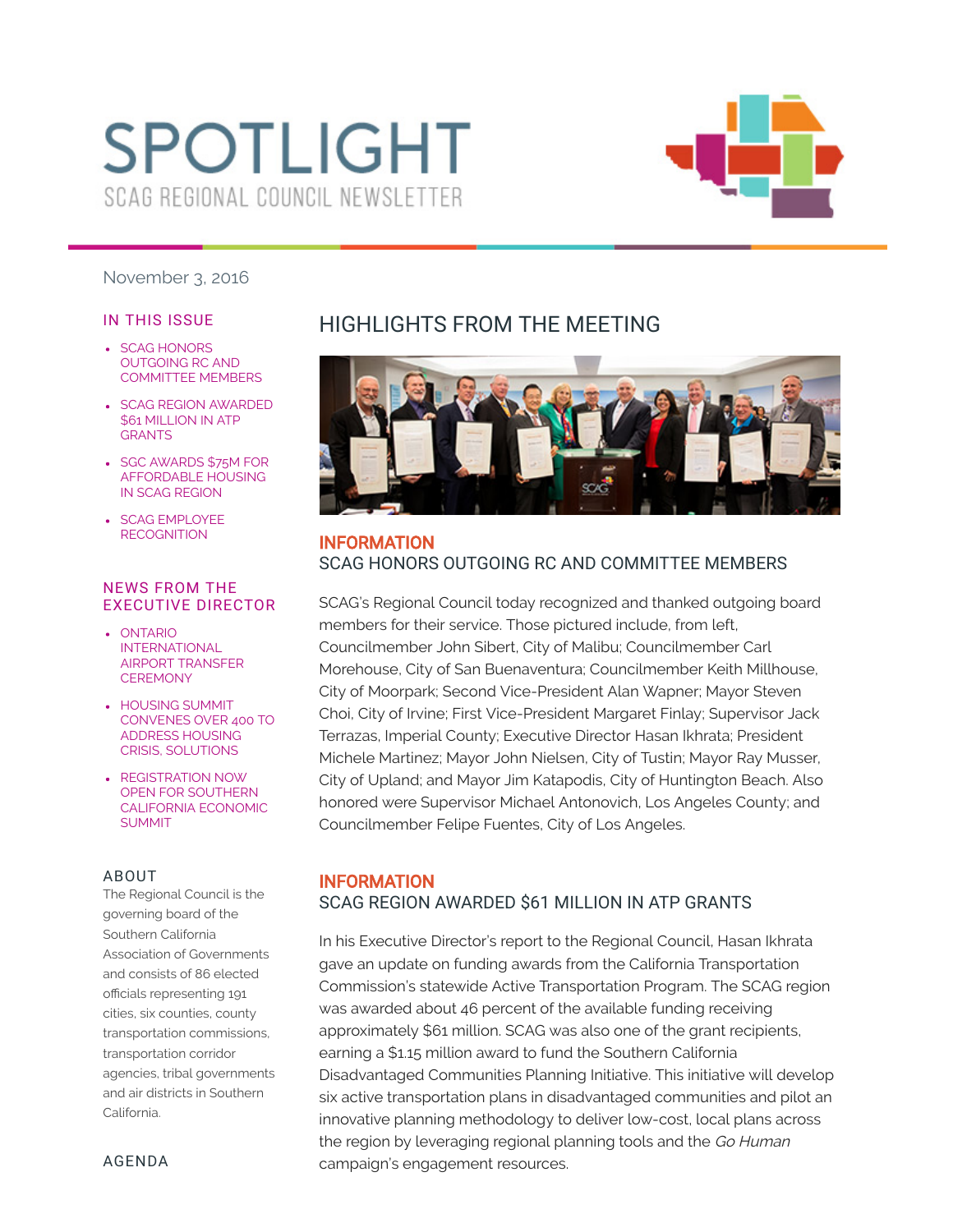For current and archived Regional Council meeting agendas and videos, visit: [bit.ly/AgendaRC](http://scag.ca.gov/committees/Pages/CommitteeL2/Granicus.aspx?CID=1)

#### <span id="page-1-0"></span>INFORMATION SGC AWARDS \$75M FOR AFFORDABLE HOUSING IN SCAG REGION

Today's staff report included an update on the California Strategic Growth Council's (SGC) announcement on funding recommendations for the Affordable Housing and Sustainable Communities (AHSC) program. The SCAG region received \$75 million, out of a total of \$289 million awarded, to support six projects that will construct more than 600 affordable housing units and essential transportation infrastructure. The AHSC grants are funded through the state's cap-and-trade program and invests in projects that achieve greenhouse gas and vehicle miles travelled reductions. SCAG has previously expressed concern to the Strategic Growth Council that AHSC funding is not being equitably distributed to Southern California, considering the region's size, overall air quality and sheer number of disadvantaged communities. SCAG will continue to collaborate with the SGC and provide technical assistance to potential applicants to further increase the region's number and share of successful funding applications.

<span id="page-1-1"></span>

## SCAG EMPLOYEE RECOGNITION

At today's RC meeting, SCAG recognized members of the staff team in charge of the Employee Appreciation Event, held on July 28 in Santa Monica. Tasked with developing a fun, educational and spirit-filled event for to celebrate a year of major achievements at the agency, the planning team demonstrated outstanding cooperation and communication and produced a very successful program. From left: Executive Director Hasan Ikhrata, Second Vice-President Alan Wapner, Alek Bartrosouf, Kimberly Clark, First Vice-President Margaret Finlay, Linda Jones, Jennifer Martinez, Lijin Sun and President Michele Martinez.

# NEWS FROM THE EXECUTIVE DIRECTOR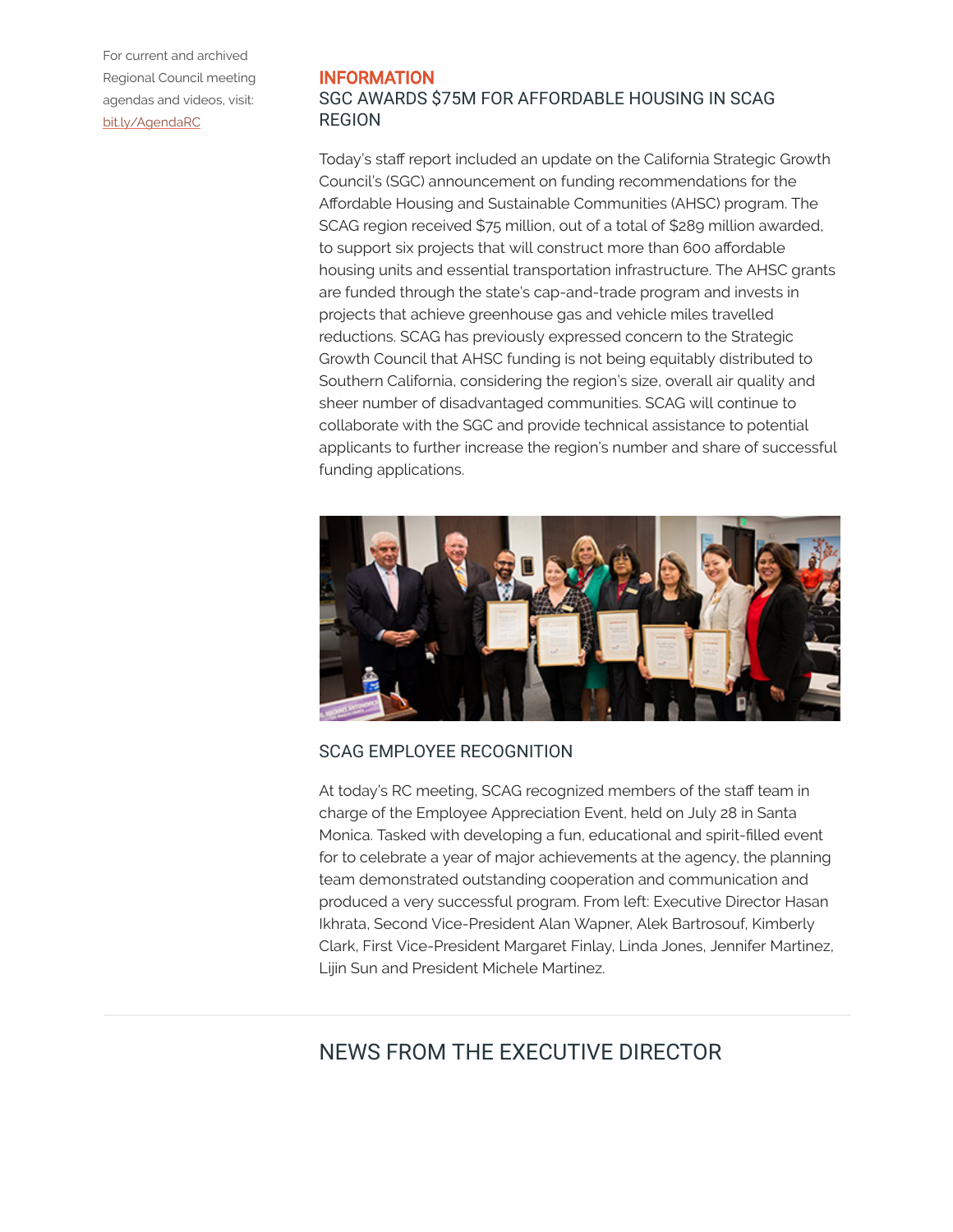<span id="page-2-0"></span>

At an official ceremony on Nov. 2, Los Angeles Mayor Eric Garcetti handed over the symbolic key for the Ontario International Airport to City of Ontario Mayor Pro tem and SCAG Second Vice-President Alan Wapner. At the Regional Council meeting today, Wapner was recognized for championing local control of the airport, which will help further advance SCAG's strategies for regionalizing air service.

## <span id="page-2-1"></span>HOUSING SUMMIT CONVENES OVER 400 TO ADDRESS HOUSING CRISIS, SOLUTIONS

More than 400 local leaders from throughout California gathered in downtown Los Angeles on Oct. 11 for SCAG's California Housing Summit, "The Cost of Not Housing." The event was a huge success, bringing together government, business and community leaders to address the affordability crisis happening across the region and the state. The summit opened with a panel of experts, who provided background on why California is experiencing a housing deficit and the extent of its economic, environmental and social costs. Breakout sessions explored different avenues for mitigating the housing shortage, such as funding strategies, integrating housing into planning at all levels and public engagement to demonstrate community benefits of housing projects. SCAG also released its new report, "Mission Impossible? Meeting California's Housing Challenge," now available on the Housing Summit website: [http://bit.ly/2dZCbrW.](http://bit.ly/2dZCbrW)

## <span id="page-2-2"></span>REGISTRATION NOW OPEN FOR SOUTHERN CALIFORNIA ECONOMIC SUMMIT

On Thursday, Dec. 1, SCAG, in partnership with the Southern California Leadership Council, will be hosting the annual Southern California Economic Summit at the L.A. Hotel Downtown in Los Angeles. Now in its seventh year, the summit brings together local civic and business leaders to assess the state of the region's economy and discuss opportunities for job growth and prosperity. This year's program will also highlight the growing innovation economy in Southern California and feature Lieutenant Governor Gavin Newsom as keynote speaker. Elected officials, public and private sector CEOs, business and labor representatives, non-profit leaders and city managers are invited to attend. Registration for the Economic Summit is complimentary, but capacity is limited. Please visit